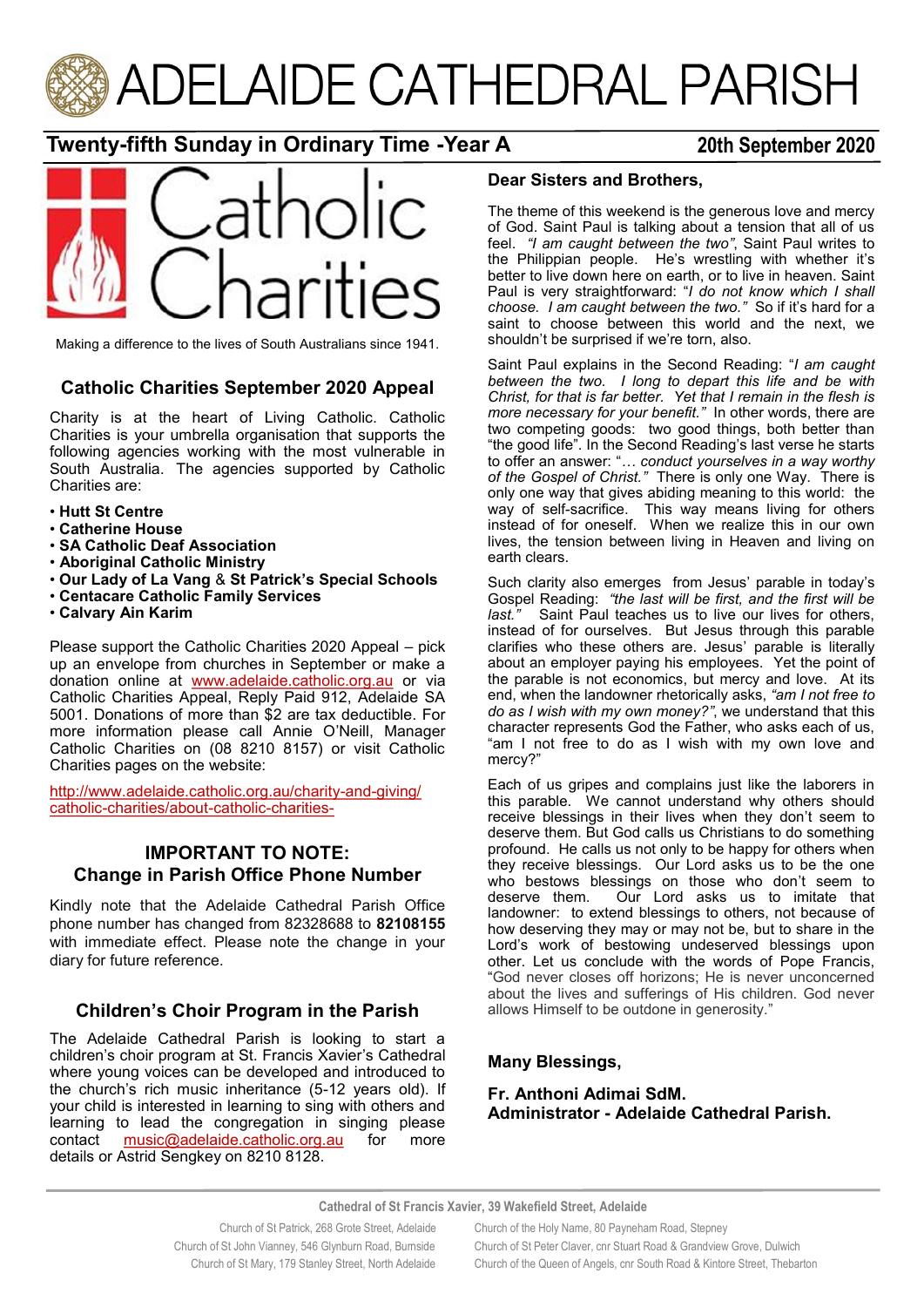# **ADELAIDE CATHEDRAL PARISH**

| <b>Archbishop of Adelaide</b><br><b>Administrator</b>                       | <b>Archbishop Patrick O'Regan</b><br>Fr. Anthoni Adimai SdM |  |  |  |  |
|-----------------------------------------------------------------------------|-------------------------------------------------------------|--|--|--|--|
| <b>Assistant Administrator</b>                                              | Fr. Peter Rozitis                                           |  |  |  |  |
| <b>Assistant Priests</b>                                                    | Fr. My Tran                                                 |  |  |  |  |
|                                                                             | Fr. Joseph Raja                                             |  |  |  |  |
|                                                                             | Fr. James McEvoy                                            |  |  |  |  |
|                                                                             | Fr. Francis Tawil                                           |  |  |  |  |
|                                                                             | Fr. Bakhos Azar                                             |  |  |  |  |
| <b>Latin Mass Chaplains</b>                                                 | Fr. Michael McCaffrey, FSSP                                 |  |  |  |  |
|                                                                             | Fr. Thomas Sofatzis, FSSP                                   |  |  |  |  |
| Deacons                                                                     | Rev. Celestino Dias                                         |  |  |  |  |
|                                                                             | Rev. Anthony Hill                                           |  |  |  |  |
|                                                                             | Rev. Nick Kerr                                              |  |  |  |  |
|                                                                             | Rev. Remo Patroni                                           |  |  |  |  |
|                                                                             | Rev. Alfred Donat                                           |  |  |  |  |
| Some of the Assistant Priests & Deacons have other Diocesan responsibilitie |                                                             |  |  |  |  |

**Parish Office** (across the lawn from the Cathedral) Mon to Fri: 9.30am–4.30pm • 8210 8155 39 Wakefield St (corner of Wakefield and King William St)

Adelaide SA 5000.

Mailing: GPO BOX 1364, Adelaide SA 5001.

acp@adelaide.catholic.org.au • www.adelcathparish.org Parish newsletter: www.adelcathparish.org/news-events/ weekly-newsletters.

### **Parish Pastoral Team**

#### **Rite of Christian Initiation of Adults** Fr. Peter Rozitis/ Parish Office 8210 8155 **Finance and Maintenance Coordinator** Trevor McAuliffe 8210 8194 **Pastoral Assistant (Queen of Angels/ Holy Name)** Maria ladanza 8210 8155 **Office Coordinator/ Administration**  Kate Hampton 8210 8155 Conrad Fernandez 8210 8155 **Sacramental Coordinator (Mon & Thu 9.30am-1.30pm)** Jen Sherlock 8210 8242 **Parish Pastoral Council Chairperson** Dr Bill Griffiths 0488 057 660 **Aboriginal Catholic Ministry** Otherway Centre 8362 3185 **Cathedral Parish M usic**  Timothy Davey (Director) 82108128 Astrid Sengkey (Coordinator) 82108128

### **Schools in the Parish**

| St Aloysius College • www.sac.sa.edu.au                  |
|----------------------------------------------------------|
| Principal: Ms. Paddy McEvoy                              |
| $\cdot$ 8217 3200                                        |
| Christian Brothers College . www.cbc.sa.edu.au           |
| Principal: Mr Dan Lynch                                  |
| • 8400 4222 (Junior Campus)                              |
| • 8400 4200 (Senior Campus)                              |
| St Mary's College · www.stmaryscollege.catholic.edu.au   |
| Principal: Ms Clare Nocka • 8216 5700                    |
| St Patrick's Special School • www.stpats.catholic.edu.au |
| Principal: Ms Cathy Sires • 8332 1555                    |
| Any emergency requiring a priest 0417 080 955            |

**Pastoral Care:** Visitation and Communion can be arranged for parishioners who are ill. Please call the Office: 82328688.

## **Worship**

**Entrance Antiphon:** I am the salvation of the people, says the Lord. Should they cry to me in any distress, I will hear them, and I will be their Lord for ever.

**First Reading:** Isaiah 55:6-9.

**Responsorial Psalm:** The Lord is near to all who call him.

**Second Reading**: Philippians 1:20-24,27.

**Gospel Acclamation:** Alleluia, Alleluia! Open our hearts, O Lord, to listen to the words of your Son. Alleluia!

**Gospel:** Matthew 20:1-16.

**Universal Prayer Response**: Lord, hear our prayer.

**Communion Antiphon:** You have laid down your precepts to be carefully kept; may my ways be firm in keeping with your statutes.

\*\*\*\*\*\*\*\*\*\*\*\*\*\*\*\*\*\*\*\*\*\*\*\*\*\*\*\*\*\*

**Next week:** Twenty-sixth Sunday in Ordinary Time. **First Reading:** Ezekiel 18:25-28. **Second Reading**: Philippians 2:1-11. **Gospel:** Matthew 21:28-32.

\*\*\*\*\*\*\*\*\*\*\*\*\*\*\*\*\*\*\*\*\*\*\*\*\*\*\*\*\*\*\*

### **Liturgies & Activities (21st Sep - 27th Sep)**

- **Mon** St. Matthew.
- **Tue** St. Maurice and Companions.
- **Wed** St. Pius of Pietrelcina.
- **Thu** Our Lady of Mercy.
- **Sat** St. Cosmas & St. Damian.
- **Sun** 26th Sunday in Ordinary Time.

### **Mass for New Catholics on September 20th**

The Archdiocesan Mass for New Catholics will be celebrated by Archbishop Patrick O'Regan on **Sunday, Sept 20 at the 11am Mass in the St. Francis Xavier's Cathedral**.

### **Prayer Requests**

*Recently Deceased:* Maria Gadaleta, Lija Rozitis, Ricardo Vicencio and Shane Dorn.

#### *Deceased Anniversaries:*

**Cathedral:** Carmen Dela Trinidad, Nelia Fernandez, Domingo Salazar Encarnado, Vlado & Katica Markotic, Harold Arozoo, Elvina Noronha E Souza, Ernst Johan, Sergio & Antonia Stock, Julian & Loredana Stock and families, Sebastian Peter, Victoria, Dolores, Maximiana, Kesge , Norikazu, Rammond Corro and Virginia Moniz.

**Holy Name/ St. Mary's:** Antonio & Antonietta De Sciscio.

**Queen of Angels**: Concetta & Maria Timpani, Antonio, Rosario & Caterina Ielasi, Saverio & Anna Sergi, Giuseppe Costa & family, Nick & Giacomo Tripodi, Vincenzo Palumbo, Adamo Catanzariti, Antonio Spagnolo, Domenica Spagnolo, Emilio Scro, Cirillo family, Domenica Spagnolo, Nicola & Mennato Vetrone, Antonio Trimboli and Antonio Romano & family,

**St. John Vianney/St. Peter Claver:** Alan Hey, Peter & Bill Cousins, Kath Cochrane, Majorie Cooke, Mary Rogers, Margaret Foster, Mary White, Nan Clarke, Cheryl & Margaret Cochrane, Patricia Foote, Mary St. Clair White, Nan & Jack Walsh Pedro & Editha Alquizola and Joan Godfrey.

*Sick:* Emeritus Archbishop Philip Wilson, Anton Sylvester, Hayley Reilly, John Taylor, James Hann, Maria Carroll, Alana Roscio, Kate Hall, Nikki Bowler, Wanda Nowak, Angelo Musico, Emily Swan, Cynthia McMinn & Julie Nelson.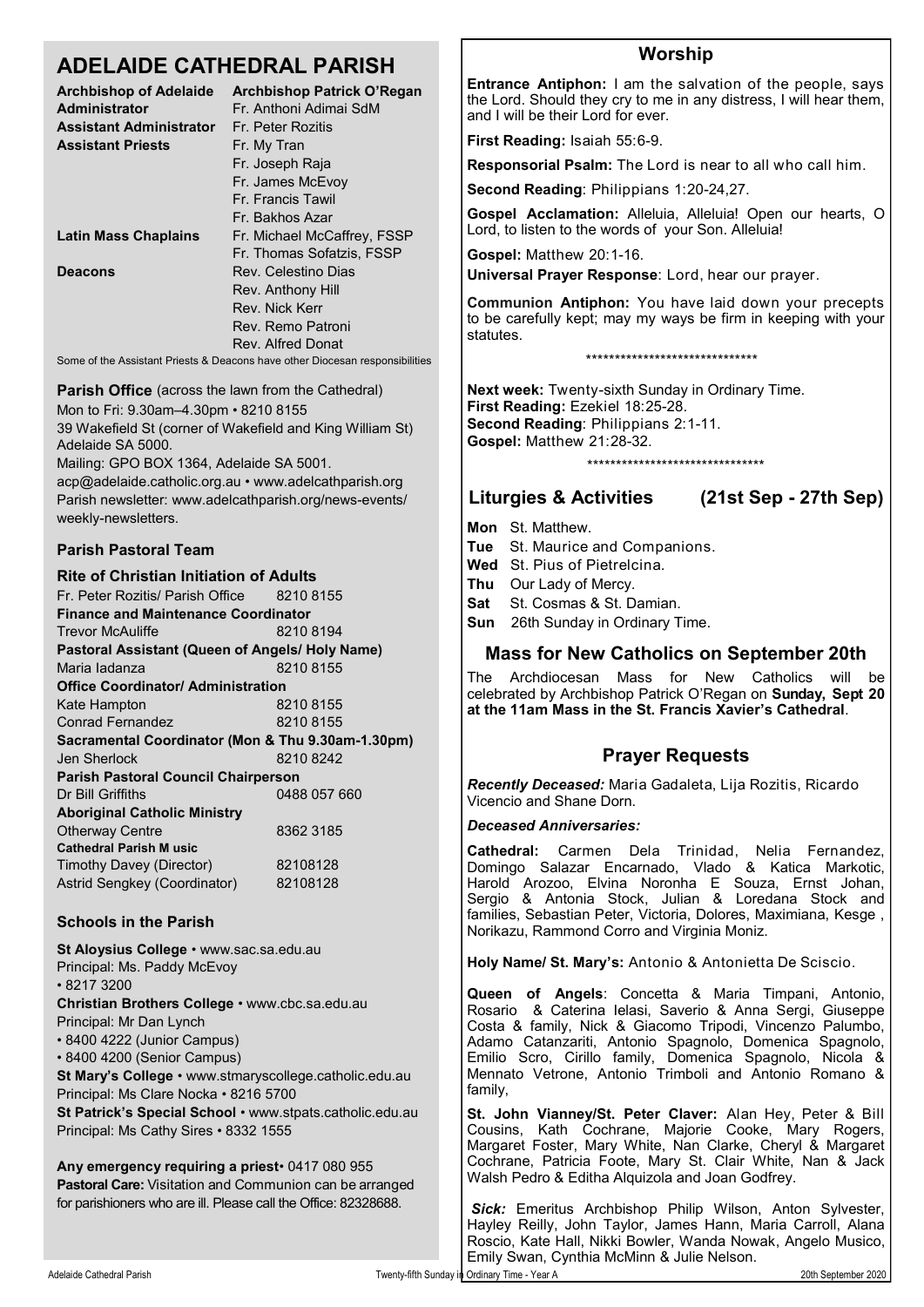# **Latin Mass Community**

| <b>Sunday</b>   | 20 <sup>th</sup> | 16 <sup>th</sup> Sunday after Pentecost |
|-----------------|------------------|-----------------------------------------|
| <b>Monday</b>   | $21^{st}$        | <b>St Matthew</b>                       |
| <b>Tuesday</b>  | 22 <sup>nd</sup> | St Thomas of Villanova                  |
| Wednesday       | 23 <sup>rd</sup> | Ember Wednesday in Sept                 |
| <b>Thursday</b> | 24 <sup>th</sup> | Our Lady of Ransom                      |
| <b>Friday</b>   | 25 <sup>th</sup> | <b>Ember Friday in Sept</b>             |
| <b>Saturday</b> | 26 <sup>th</sup> | <b>Ember Saturday in Sept</b>           |
| <b>Sunday</b>   | 27 <sup>th</sup> | 17th Sunday after Pentecost             |

Please respect the social distancing norms, sanitise your hands and record your name each time you enter the church. As a public health measure the Archbishop has also asked Catholics to refrain from congregational singing at Mass for the present. The Covid Marshall for the 9.15am Sunday Mass is Rob Marsh, and for the 5pm Sunday Mass is Peter Balan.

Fr. Sofatzis will celebrate his 1<sup>st</sup> Solemn Mass today at 9.15am today.

We are holding a fundraising screening of the movie *Fatima, tonight, 20<sup>th</sup> Sept, at 7pm at Palace Nova* Prospect Cinema, 98 Prospect, Prospect. Tickets are on sale after Mass today for \$15.

Fr. Sofatzis will begin a series of weekly classes on *Life Everlasting (The Four Last Things)* at 7.30pm in the Meeting Room this Thursday, 24<sup>th</sup> September. All Welcome.

Could families who have a child turning 3 next year and who are interested in sending them to atrium, please register their interest with Lucia Snelling? (The name of your child and month of birth) We are currently looking at numbers for 2021 and will probably offer another session for level 1 (children 3-6 years old). Lucia can be contacted by email [lucia.snelling@hotmail.com](mailto:lucia.snelling@hotmail.com) or by phone on 0407378159.

Due to the covid-restrictions on travel within and from Victoria, we have decided to hold our own SA Christ the King Pilgrimage this year. Flyers are available at the doors of the church. Please take one. Due to logistical and practical constraints, our numbers will be **strictly limited to 50 pilgrims**. Cash payment in full will be required at the time of booking. Registration forms will be available from next Sunday 27<sup>th</sup> Sept and registrations close on Sunday 11<sup>th</sup> October.

### **PARTNERS IN PRAYER**

Our Community is sponsoring **Holy Family Parish, Swan Hill** in the Diocese of Ballarat whose Parish Priest is Fr James Kerr (formerly assistant PP in Mildura). I am proposing that we do two things; 1stly, pray our Rosary before the 9.15am Sunday Mass, and 2ndly, offer our time of Eucharistic Adoration on Tuesday mornings to support this Parish. It is hoped that this initiative will provide some encouragement to our fellow Catholics in Swan Hill, who in turn will pray for us. Thank you for your generosity.

If you wish to donate to the regular collections, money for the  $1<sup>st</sup>$  and  $2<sup>nd</sup>$  collections can be left in the respective bowls at the door as you exit the church after Sunday Mass. There is a Holy Hour every Tuesday morning from 10.15am – 11.15am. Please see the community blogspot for other information.

# **Latin Mass Community**

Please remember the sick in your prayers, especially, Christopher Boast, Elisabeth Duluk, Anne Russell, Miki Caputo, Terry Hockley (Jess Marsh's father), Thomas Smyth, Charlene Armour, Germaine Miernik, Vincenza Martucci (Ines Barson's mother). Please remember also the recently deceased, especially Evelyn Deane-Freeman, Rolf Gallasch, Franca Piantedosi and those whose anniversaries occur about this time.

### **Tenth Anniversary Celebrations of the Canonisation of St. Mary MacKillop**

The Archdiocese will be hosting a number of events on Saturday, October 17 to mark the 10 year anniversary of St Mary MacKillop's sainthood. Archbishop O'Regan will unveil and bless a new statue of Mary MacKillop in the Cathedral at 10am, a local bus tour led by Sr Patricia Keane RSJ will leave the Cathedral at 11am and visit places of significance to St Mary, and an overnight pilgrimage to Penola will depart Adelaide on Saturday early morning, staying in Mt Gambier and returning on Sunday evening. For more information regarding any of the above events or to book a place on either tour, please contact Archdiocesan Events on P: 8210 8220 or Email: [events@adelaide.catholic.org.au.](mailto:events@adelaide.catholic.org.au)

### **Migrant Refugee Sunday on September 27th**

The Australian Catholic Bishops Conference has changed the date for the Church in Australia to celebrate **Migrant and Refugee Sunday to the last Sunday of September** instead of the last Sunday of August as in previous years. This year our Archdiocese will celebrate the **106th World Day of Migrants and Refugees with a Multicultural Mass** on Sunday, September 27 in St Francis Xavier's Cathedral at 2.30pm . The Mass will be live streamed on adelaide.catholic.org.au. Due to COVID-19 restrictions, online bookings are required. We invite you to book in for Mass via trybooking.com/BLEKV. For more information please contact Sr Nien Tran RSM, Manager at Catholic Multicultural Office on 8210 8204.

### **Feast of St. Daniel Comboni of Sudan**

Saturday October 10, 2020 is the Feast of St. Daniel Comboni of Sudan. The African Catholic Community will celebrate Mass on Sunday October 11, 2020 in St. Francis Xavier, Cathedral at 2:30pm. For bookings to attend Mass please visit [www.adelcathparish.org](http://www.adelcathparish.org)

### **Cathedral Parish Scripture Study Program**

The final module for the year is a 10 week study of the Book of Exodus. The sessions are in the Cathedral Hall at 7.30pm on Monday evenings (21, 28 Sept 12, 19, 26 Oct 2, 9, 16, 23, 30 Nov). Fro more information please contact Br. Martyn on email: [martynpaxton@gmail.com](mailto:martynpaxton@gmail.com)

### **October Home Rosary at Dulwich Burnside**

For nearly 50 years the Dulwich-Burnside community has held home Rosaries in October to pray for our priests and vocations. We invite you again to join us in our homes next month when the Rosary will be prayed during the weekdays at 2pm or 7pm. A Roster is in the foyer and if you can offer your home one evening for an hour, please put down your name, address and phone number. Thank you for helping us to continue this beautiful tradition. Please contact Jean Lucas at 0421 280 100 or Veronica Boast at 0414 242 876 for more information.